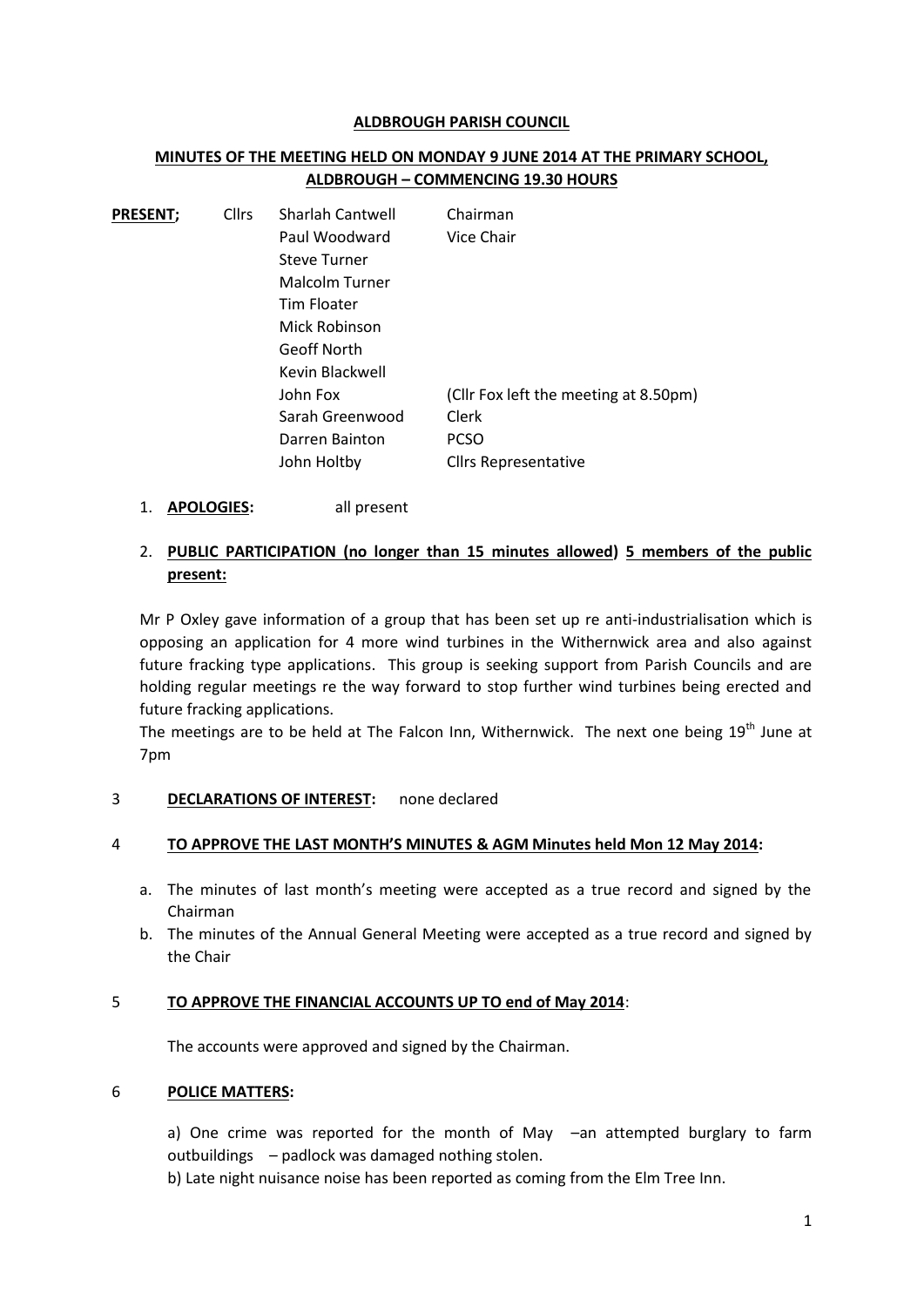# 7 **MATTERS ARISING – LOOKING AT LAST MONTH'S RESOLVES:**

- a) Church wall Cllr Steve Turner and Cllr Geoff North checked for disrepair and nothing to report
- b) HAPS grass cutting Cllr Steve Turner spoke with HAPS and due to the weather conditions grass has been exceptionally difficult to keep down.
- c) ERYCC mowing an improvement has been noted this last month.
- d) The High Street Sign on the Elm Tree Inn wall The sign has not been put back after a letter was sent from the clerk on behalf of the Councillors asking the Landlord to replace it. **RESOLVE; CLERK TO REPORT THE MISSING SIGN TO ERYCC.**

## 8 **CLG GAS SITE UPDATE:**

- Cllr Mick Robinson attended the recent Gas Site meeting (of which minutes will be sent out when received). Some pointers noted as follows –
- Gaps in their hedge can be planted up by Garton parishioners, CLG have no objections to this.
- 2<sup>nd</sup> phase of 'outage' is to be done.
- Noise no serious concerns were noted.
- Fishermen reported empty bags seen floating out to see and catching in nets to be monitored by CLG
- 9 **PLANNING APPLICATIONS:** 8 Ash Grove roof alterations have been approved.

## 10 **SPEEDING ISSUES ON HORNSEA ROAD:**

The issues re visibility caused by parked vehicles and the difficulties this is causing pedestrians (and school children) crossing the road and the speeding of traffic along Hornsea Road, Aldbrough was reported to ERYCC.

Mr Phil Hiscott ERYCC Engineer for Traffic & Parking, sent a reply email dated 3/6/14 assuring this will be investigated and will reply again in due course, however, he stated the workload was high at present and may take some weeks.

Discussion and various suggestions were submitted by the committee on ideas on how to slow traffic down, make it safer for pedestrians and particularly attention paid towards the school children's safe crossing.

Also the junction at Carlton Lane was highlighted as very unsafe for turning out of onto Hornsea Road due to blind spots caused by parked vans and oncoming speeding vehicles.

**RESOLVE: CLLR HOLTBY IS STEPPING IN TO ASSIST WITH THE WAY FORWARD FOR MAKING HORNSEA ROAD AN ACCEPTABLY SAFE ROAD. HE IS GOING TO LIAISE WITH PHIL HISCOTT, ERYCC ENGINEER, IN AN ATTEMPT TO GET THIS ONGOING MATTER RESOLVED BEFORE FURTHER PROBLEMS OCCUR.**

**CLLR HOLTBY ALSO SUGGESTED THAT A DEFINITE PLAN OF WHAT IS REQUIRED SHOULD BE DECIDED ON BY THE COMMITTEE AND THEN SEEK ADVICE FROM ERYCC AND INVITE AN APPROPRIATE REP FROM THEM TO VIEW THE AREA.**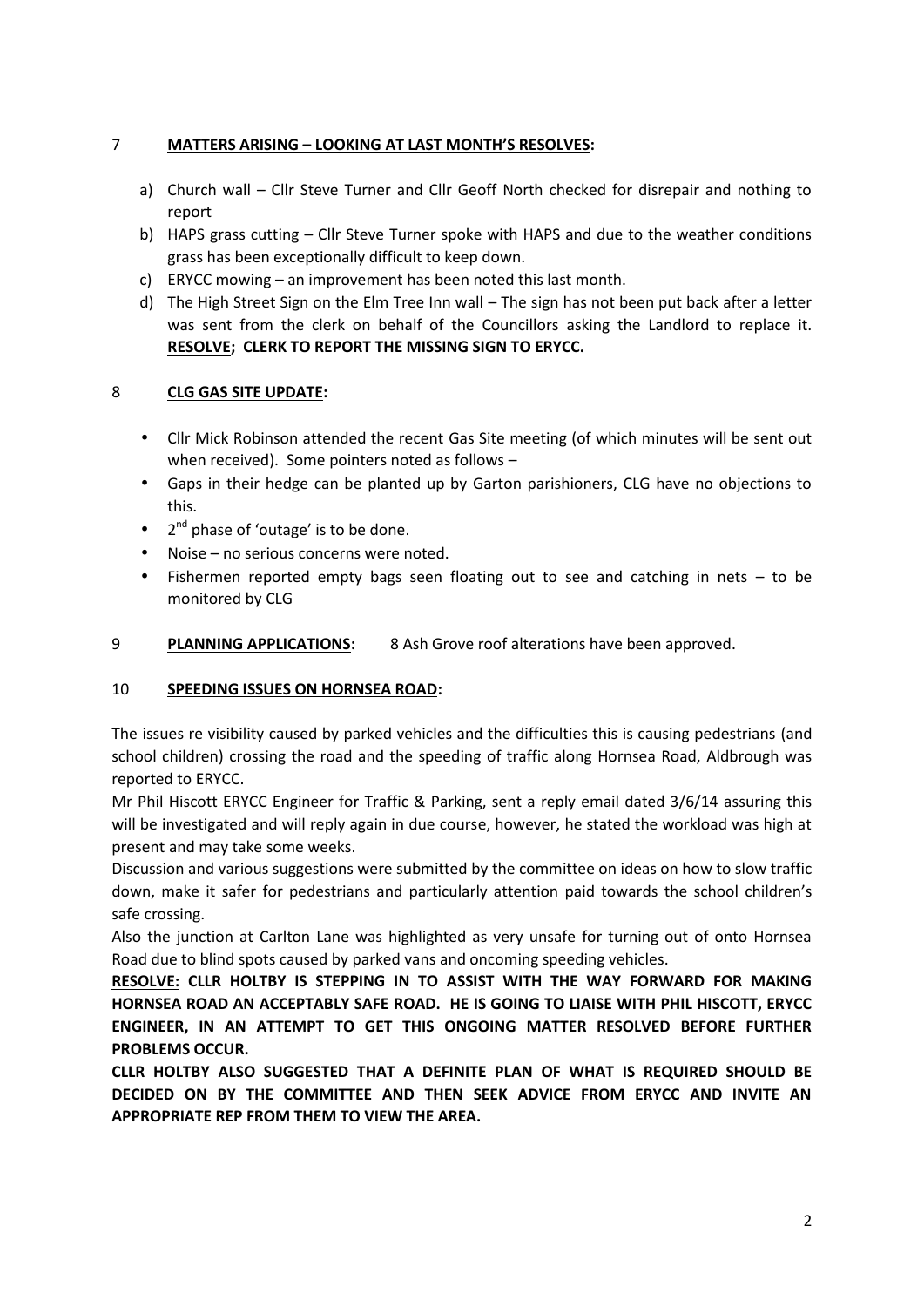### 11 **'FIRST FOR FITNESS' – PURCHASING OF OUTDOOR GYM EQUIPMENT VIA A GRANT;**

Cllr Mick Robinson has looked into the purchasing of this equipment and has been to view it and says it is quite robust and would require minimal maintenance. The law states that it has to be inspected on a monthly basis and written record kept.

Cllr Mick Robinson is willing to do the paperwork for applying for a grant for £10,000 to purchase the equipment but suggested that the Parish Council contribute a sum of £500 as this would encourage issuing of the grant. Chair asked for a show of hands if all were in agreement. All were in favour. **RESOLVE; CLLR MICK ROBINSON TO GO AHEAD WITH THE GRANT APPLICATION.**

#### 12 **RISK ASSESSMENT – REPLY TO ERNLLCA'S EMAIL:**

The Clerk had emailed ERNLLCA requesting their professional advice as regards the legalities in having a risk assessment for the village and, if one is needed, for help with preparing a risk assessment, what are their obligations and how to go about processing a risk assessment. The reply from ERNLLCA (see email 27/5/14) disappointed the committee as it was not constructive in the way forward**. RESOLVE; CLERK TO TRY AGAIN FOR CLEARER ANSWERS FROM ERNLLCA** – **11/6/14 clerk emailed to ERNLLCA before they close down for their holidays on 13/6/14 until 30 June – received email back with more information and forwarded to Councillors**

#### 13 **CORRESPONDENCE:**

Clerk received an email 29/5/14 from parishioner Godfrey Dack re the Precept amount for this coming year and the viewing of the Parish Council accounts**. RESOLVE; THE MONTHLY SUMMARY OF THE ACCOUNTS TO BE SCANNED ONTO THE WEBSITE FOR PUBLIC VIEWING AND AT PRESENT TO BE PLACED IN THE LONDIS NOTICE BOARD**.

#### 14 **ANY OTHER BUSINESS:**

- a. Cllrs said the Salt Bin on Headlands Drive is a target for children playing with it. **RESOLVE; TO ARRANGE TO HAVE THE SALT BIN LOCKED**
- b. Cllrs requested that the clerk write to the ERYCC Housing dept regarding a passageway between bungalows no 74 and 76 Headlands drive and ask whether this is an official and true right of way to Dottams **RESOLVE; CLERK TO WRITE TO HOUSING AND ASK THE QUESTION**
- c. Cllrs reported that a large mobile home has been parked in the front garden of no 45 Headlands Drive and this is to be objected to **RESOLVE; TO WRITE TO HOUSING**
- d. Cllrs said there are 3 dogs being kept at 45 Headlands Drive and this is objected to. **RESOLVE; TO WRITE TO HOUSING**
- e. Cllr Kevin Blackwell asked if the invoices had arrived from Vision ICT the website company. Clerk said they had recently arrived but after she had prepared the monthly accounts summary for the meeting so they are not on this month's summary of financial accounts. There are 2 invoices one for £210 for upgrade of the council website and one for £168.00 for website hosting and support over the coming year. **RESOLVE; CLLR KEVIN BLACKWELL TO PERUSE THE INVOICES AND THEN GIVE GO AHEAD FOR THE CLERK TO PAY THEM.**